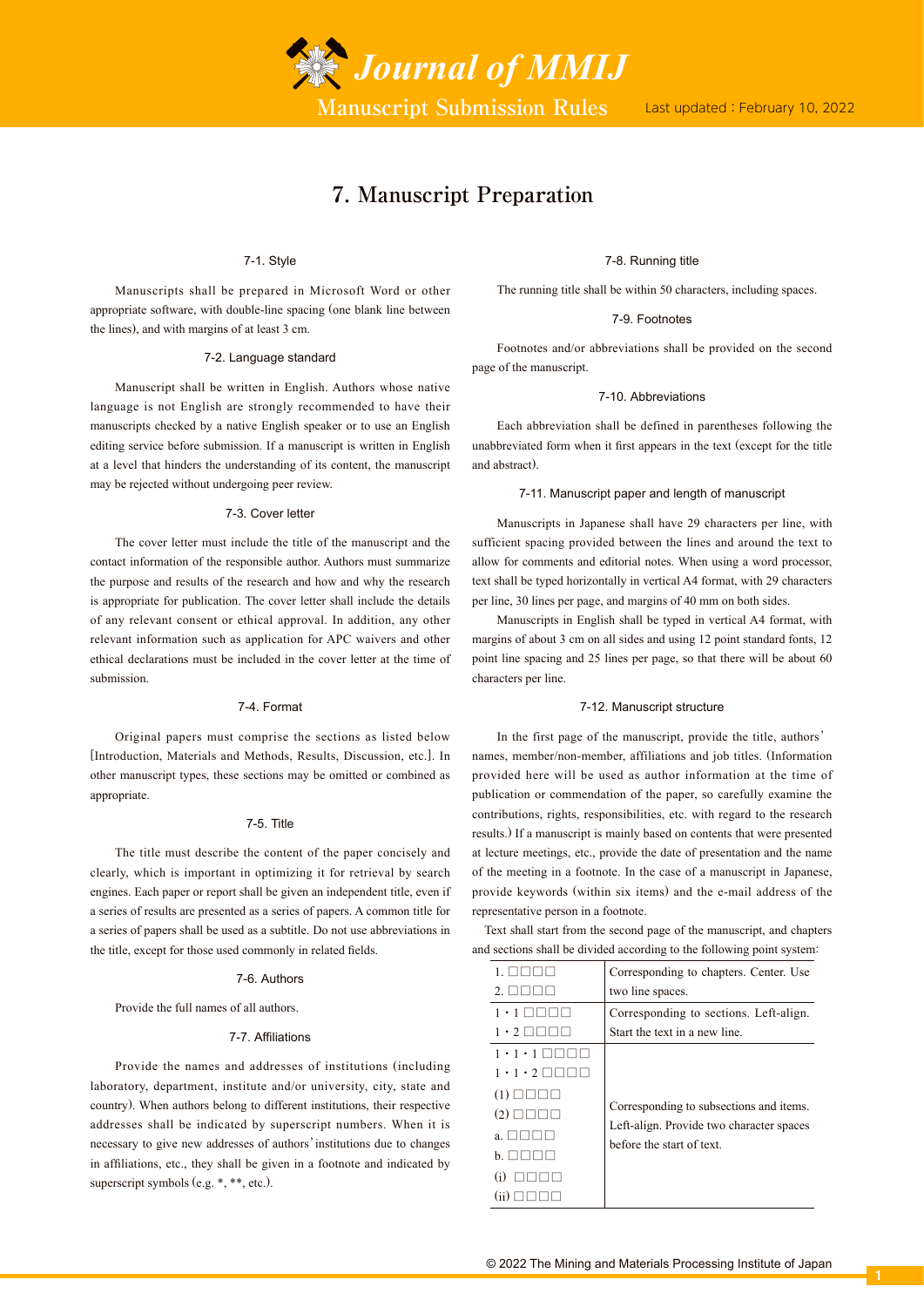Manuscripts in Japanese shall have an abstract in English (within 300 words) and English key words (within six items). The abstract in English shall include the title, authors'names, affiliations and job titles, and the address and e-mail address of the representative person.

Manuscripts in English shall have an abstract in English (within 300 words), English key words (within six items) and an abstract in Japanese (within 500 characters). The abstract in Japanese shall include the title, authors' names, affiliations and job titles, followed by key words in Japanese (within six items).

## 7-13. Writing style and characters

(also applicable to manuscripts in English, with necessary modifications)

- ① When starting a new paragraph, use a line break, and leave one character space at the beginning.
- $\ddot{Q}$  Use Arabic numerals  $(1, 2, 3, \cdots)$  for numbers as a general rule. Use Chinese numerals if the numbers are expressed as words (e.g. "a part" or "fifty-fifty"). For decimal numbers, type  $"0"$  in the ones digit (e.g. 0.1, 0.02). Mathematical expressions must be written in a single line (e.g.  $a / (b + c)$ ).
- ③ Symbols denoting the amount of change or a physical amount shall be written in Italic and underlined in red. Other symbols shall be typed in Roman letters. Symbols with superscripts or subscripts denoting the amount of change or physical amount shall also be typed in Italic.
- ④ Superscripts, subscripts, mathematical expressions, Greek characters, Russian characters, and distinction between upper and lower case characters shall be clearly written to avoid reading errors during the printing process.
- ⑤ Proper nouns such as the names of foreign persons, companies and places must be written in the original spelling as a general rule.
- ⑥ Standard units of weight and measures must be expressed in accordance with the International System of Units (SI) as a general rule. Refer to the "Table of SI Units and Symbols."

#### 7-14. References

- ① References to literature shall be numbered in the text in one consecutive series (e.g.  $^{1)}$ ,  $^{2)}$  or  $^{3-6)}$ ) and listed together at the end of the text.
- ② One reference number shall correspond to one document, and multiple documents by the same author shall each be assigned a different number.
- ③ Notation of referenced literature: In the case of periodical publications such as academic journals, the names of the authors (comma not needed before "and" if there are multiple authors), the name of the journal, volume number (year) and page numbers shall be listed in that order. Volume number shall be typed in boldface. Abbreviation of titles of foreign journals shall be in accordance with ISO 4:1997. In the case of books, the title shall be typed in Italic. Publisher and its location, the year of publication, etc. shall also be listed. When citing a book with only a Japanese title, the title in Roman letters should also be listed after the Japanese title.
- ④ The Journal of MMIJ recommends authors to clearly cite published research data in the text and the references section. When citing data, permanent identifiers (DOI, etc.) shall also be included.

#### ● Examples of academic journals

1) H. Dong and M. H. Moys: Int. J. Miner. Process., **65** (2002), 213 –

- 2) H. Ito and N. Yamakawa: Journal of MMIJ, **112** (1996), 89 92. DOI: http://doi.org/10.2473/journalofmmij.137.79
- 【Explanatory note】Authors'names: title, volume number [boldface], (year of publication), page numbers [pp. omitted].

#### ● Examples of books

- 3) W. Stumm and J. J. Morgan: *Aquatic Chemistry*, (Wiley-Interscience, New York, 1970), pp. 300 – 382.
- 【Explanatory note】Authors' names: title [Italic], (publisher, place of publication, year of publication), and page numbers are listed in that order.
- Examples of proceedings
- 4) A. Sato, Y. Akinari and K. Sugawara: Proc. MMIJ Annual Meeting(2001), Vol. I,  $pp.110 - 111$ .
- 【Explanatory note】 An example of citation from the Proceedings of the MMIJ Annual Meeting (2001) Vol. Ⅰ "Mining."
- 5) S. Yamaguchi: Proc. MMIJ Fall Meeting(2002), Vol. CD, pp.271 – 274.
- 【Explanatory note】An example of citation from the Proceedings of the MMIJ Fall Meeting (2002, Kumamoto), Feature Presentations and General Presentations, Volume C: "Mining and Environment" and Volume D: "Material Processing"
- 6) H. Nakano and S. OUE: Proc. MMIJ Annual Meeting (2016), Vol.3, No.1, [3710].
- 【Explanatory note】An example of citation from the Proceedings of the MMIJ Spring and Fall Meetings after the 2014 Fall Meeting. Vol.: Updated every year (common to both Spring and Fall meetings) / No.: No.1 (Spring), No.2 (Fall) / [ ]: Lecture number.
- Examples of patent literature

7) H.S. Primack: U.S. Patent 4,374,104(1983).

8) T. Kawai, A. Furuya and J. Sumimoto: Toku Kai H7-232913.

## 7-15. Figures and tables

- ① Figures (including photographs) and tables shall not overlap in content.
- ② As a general rule, figures shall be prepared in A4 size with sufficiently high resolution for printing at reduced sizes. The thickness of the lines and the font sizes shall be considered so that they can be reduced. Include scales in maps and photographs as necessary.
- ③ Tables should be reducible and printable as they are, but they can also be typeset.
- ④ The size of figures and tables shall not exceed one printed page, as a general rule.
- ⑤ Figures and tables can be colorized within the publication fee.
- ⑥ Explanatory notes for the figures and tables shall be listed together on a separate sheet and provided at the end of the main text. The same explanatory notes shall be provided for each figure and table.
- ⑦ When citing figures from other literature, the notations of the cited document shall be used.
- ⑧ Figures and tables shall be prepared together, separately from the main text.
- ⑨ The positions to insert the figures and tables in the text shall be specified by indicating the number of each figure or table in the right side margin of the manuscript paper.

<sup>226.</sup> DOI: http://doi.org/10.2473/journalofmmij.137.79